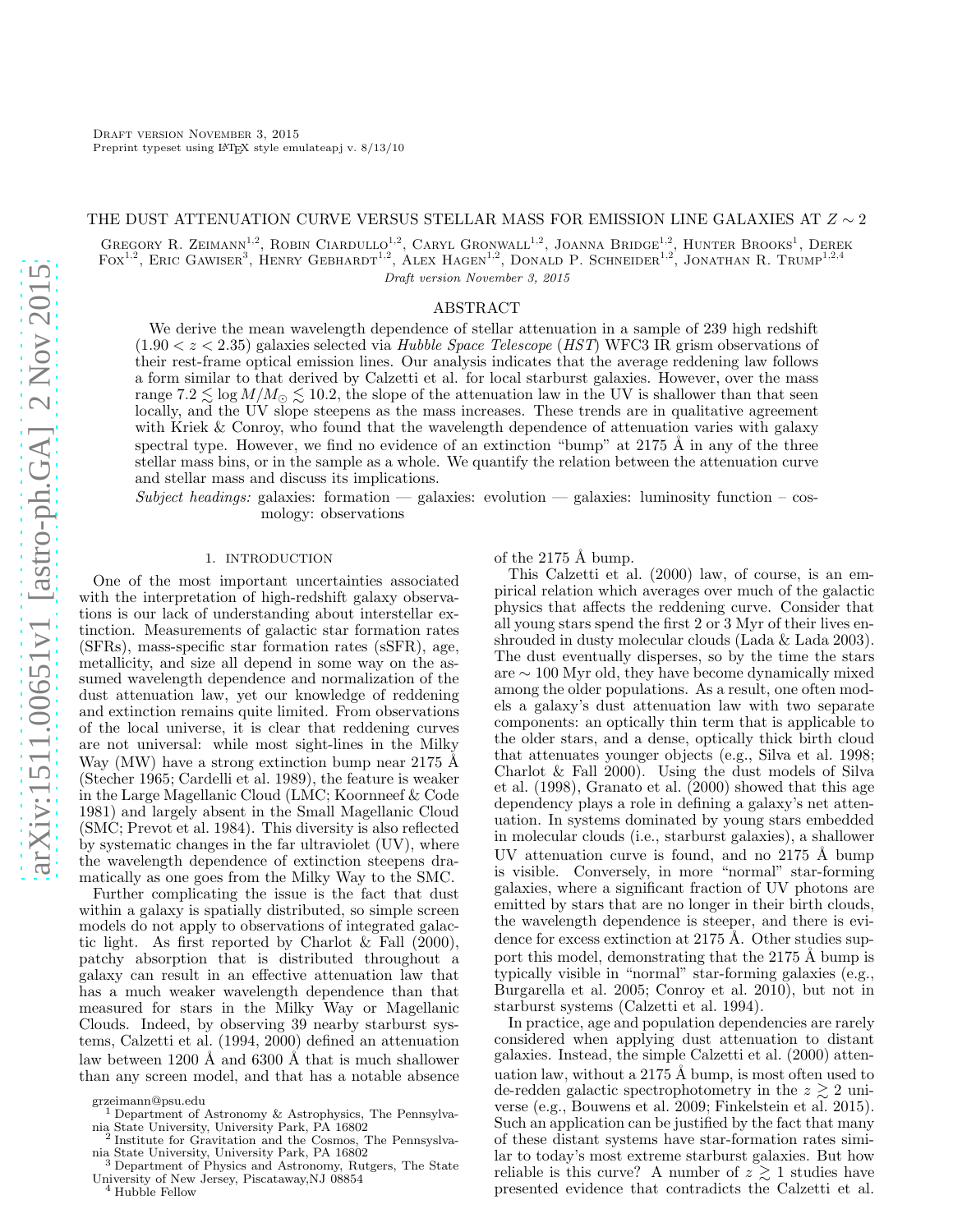(2000) law (Buat et al. 2011, 2012; Scoville et al. 2015), observing both a 2175 Å bump and a steeper wavelength dependence in the UV, and Reddy et al. (2015) has argued that, while the attenuation curve may agree with Calzetti et al. (2000) at  $\lambda$  < 2500 Å, it more closely follows an SMC extinction curve at longer wavelengths. Moreover, the attenuation curve at high redshift may not be universal. Kriek & Conroy (2013) report that, for bright  $(R < 25)$ , composite-spectrum galaxies with photometric redshifts between  $0.5 < z < 2.0$ , H $\alpha$  equivalent widths correlate inversely with the strength of the  $2175$  Å bump and the slope of the UV reddening law. Similarly, by examining subgroups of 751 galaxies between  $0.9 < z < 2.2$ , Buat et al. (2012) found that the strength of 2175 Å bump was independent of SFR, but was a weak function of stellar mass and specific star formation rate.

To make further progress on this question, large samples of galaxies are needed with well-defined redshifts, comprehensive rest-frame UV through far-IR photometry, intrinsic spectral energy distributions (SEDs) that are reasonably well known, and stellar masses and star formation rates that span a large dynamic range. Such samples now exist in the GOODS (Giavalisco et al. 2004) and COSMOS (Scoville et al. 2007) fields, thanks to a combination of HST infrared grism spectroscopy (Brammer et al. 2012; Weiner et al. 2014), HST highresolution imaging, and a large database of broad- and intermediate-band photometry (Skelton et al. 2014). Using these data, it is possible to investigate the redshift dependence of dust attenuation and emission in a selfconsistent manner, taking into account variations in the underlying stellar population and information regarding galactic orientation (H. Brooks et al. 2016, in preparation). Unfortunately, such an analysis comes at a cost: to compute these properties and derive realistic uncertainties, one needs to consider a large number of parameters. Here, we take a more limited approach, and, following the strategy taken by Scoville et al. (2015), consider only the effects of dust attenuation in a subset of  $z \sim 2$  galaxies with intense star formation. Specifically, by selecting galaxies with strong emission lines, we limit our analysis to objects whose intrinsic rest-frame UV SEDs are only weakly sensitive to the details of the stellar population (Calzetti 2001). Moreover, by including only sources with at least two emission features, we ensure that the redshift assigned to each object is unambiguous.

In this paper, we derive the mean empirical reddening curve for a sample of  $1.9 < z < 2.35$  galaxies selected via the luminosity of their rest-frame optical emission lines and quantify how the properties of this curve change as a function of stellar mass. This will lay the groundwork for a more in depth analysis which will self-consistently examine the reddening curves of individual  $z \sim 2$  systems (H. Brooks et al. 2016, in preparation). In §2, we define our sample, briefly describe our modeling of the galaxies' spectral energy distributions, and outline the procedures used to measure the objects' stellar masses and star formation rates. In this section, we also show that the UV SEDs of our objects can be well-matched using constant star-formation stellar population models with ages between 10 Myr and 500 Myr. In §3 we create our database of photometric observations by interpolating in the PSF-matched photometry catalog of Skelton et al. (2014), and in §4 we use these data to derive a mean attenuation curve for our sample of emission-line galaxies. The primary result of this paper is then given in §5, where we describe how the mean attenuation curve varies with stellar mass, and present a prescription for correcting  $z \sim 2$  emission-line galaxies for the effects of internal stellar reddening. We conclude by discussing the implications of our measurements.

For this paper, we assume a ΛCDM cosmology, with  $\Omega_{\Lambda} = 0.7, \, \Omega_M = 0.3$  and  $H_0 = 70 \text{ km s}^{-1} \text{ Mpc}^{-1}$  (Hinshaw et al. 2013).

# 2. THE SAMPLE

To perform our analysis, we used a sample of  $z \sim 2$ galaxies observed in the GOODS-N, GOODS-S, and COSMOS regions with the G141 near-IR grism of the Hubble Space Telescope's Wide Field Camera 3. This dataset, which was taken as part of the 3D-HST (Brammer et al. 2012) and AGHAST (Weiner et al. 2014) surveys (GO programs 11600, 12177, and 12328), consists of  $R \sim 130$  slitless spectroscopy over the wavelength range  $1.08 \mu m < \lambda < 1.68 \mu m$ , and records total emission line fluxes over 350 arcmin<sup>2</sup> of sky. Tens of thousands of spectra are observable on these images, but of special interest to us are those produced by galaxies in the redshift range  $1.90 < z < 2.35$ , where the emission lines of [O II]  $\lambda$ 3727,  $H\beta$ , and the distinctively-shaped [O III] blended doublet  $\lambda\lambda$ 4959, 5007 are simultaneously present in the bandpass. For these objects, unambiguous redshifts are obtainable to an accuracy of  $\Delta z \sim 0.005$  (Colbert et al. 2013) and total H $\beta$  fluxes can be measured to a 50% completeness flux limit of  $F \sim 10^{-17}$  ergs cm<sup>-2</sup> s<sup>-1</sup> (Zeimann et al. 2014). Deep X-ray stacks from the surveys of Elvis et al. (2009), Alexander et al. (2003) and Xue et al. (2011) confirm that the vast majority of these objects are normal galaxies with little evidence of nuclear activity (Zeimann et al. 2014), and any source projected within  $2\rlap{.}^{\prime\prime}5$  of a cataloged X-ray position has been excluded from our analysis.

Our parent sample is derived from the 256 galaxies analyzed by Grasshorn Gebhardt et al. (2015), with a subset of 17 galaxies excluded due to their poor or inconsistent photometry ( caused mostly by the effects of close neighbor comtamination). This dataset of F140W < 26AB is well characterized, and has already been used for a number of studies, including the analysis of the epoch's star formation rate indicators (Zeimann et al. 2014), Ly $\alpha$ escape fraction (Ciardullo et al. 2014), [Ne III] emission (Zeimann et al. 2015), and stellar mass-metallicitystar-formation rate relation (Grasshorn Gebhardt et al. 2015). To obtain the spectral energy distributions of these galaxies, we employed the SExtractor-based photometric catalog of Skelton et al. (2014), which combines deep, co-added  $F125W + F140W + F160W$  images from HST with the results of 30 distinct ground- and space-based imaging programs. The result is a homogeneous, PSF-matched set of broad- and intermediate-band flux densities covering the wavelength range 0.35  $\mu$ m to 8.0  $\mu$ m over the entire region surveyed by the HST grism. In the COSMOS field, this dataset contains photometry in 44 separate bandpasses, with measurements from HST, Spitzer, Subaru, and a host of smaller groundbased telescopes. In GOODS-N, the data sources are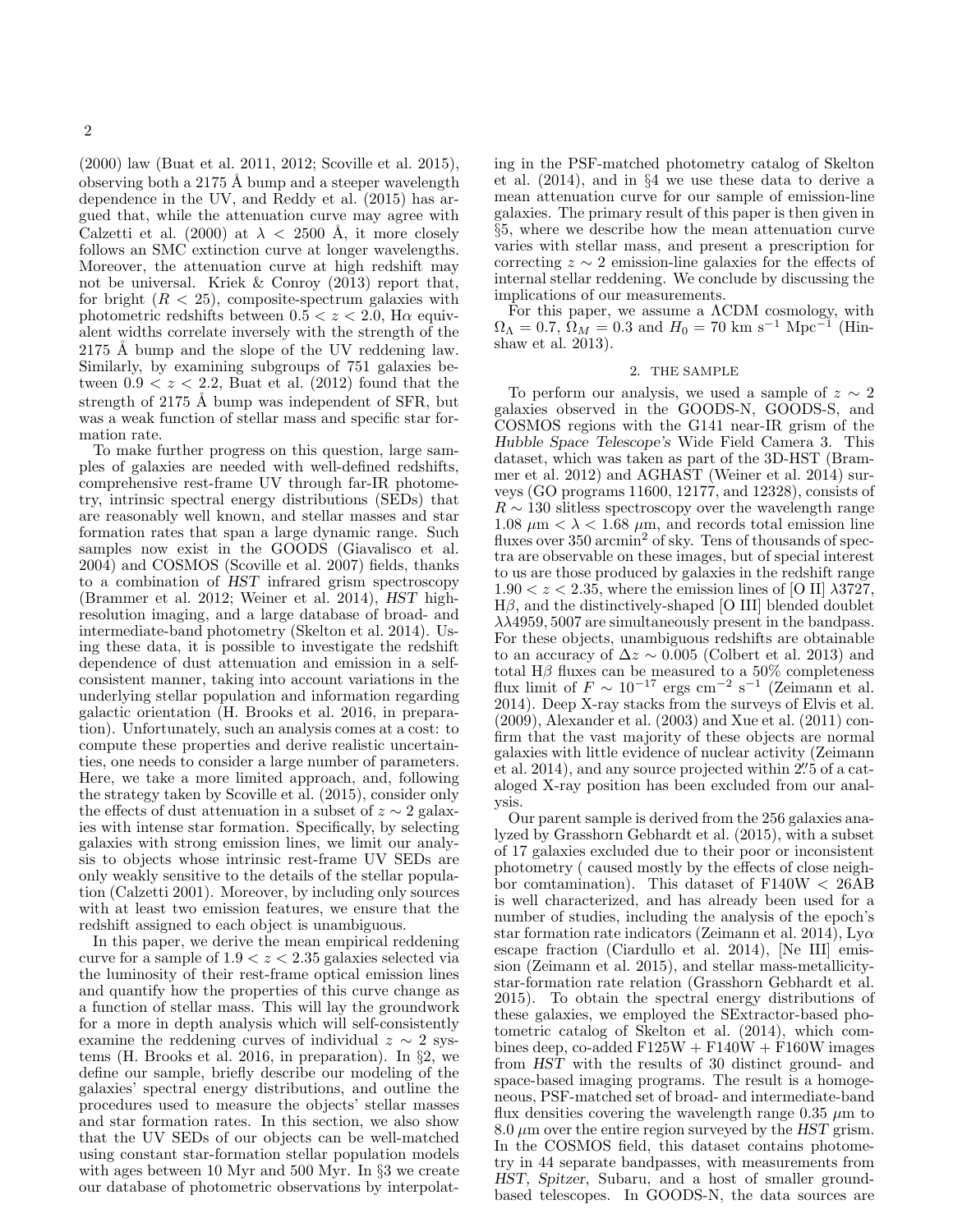HST, Spitzer, Keck, Subaru, and the Mayall telescope, and include 22 different bandpasses, while in GOODS-S, six different telescopes, including HST, Spitzer, the VLT, and Subaru, provide flux densities in 40 bandpasses.

#### 2.1. Stellar Masses and Star Formation Rates

The stellar masses of the 239 galaxies in our sample were taken from Grasshorn Gebhardt et al. (2015), who used the Markov Chain Monte Carlo code GalMC (Acquaviva et al. 2011) to model the galaxies' spectral energy distributions. In brief, the Skelton et al. (2014) photometry was fit to the 2007 version of the population synthesis models of Bruzual & Charlot (2003), using a Kroupa (2001) initial mass function (IMF) over the range  $0.1 M_{\odot} < M < 100 M_{\odot}$ , and a prescription for nebular continuum and emission lines given by Acquaviva et al. (2011), as updated by Acquaviva et al. (2012). Since stellar abundances are poorly constrained by broadband SED measurements, the metallicity of our models was fixed at  $Z = 0.2 Z_{\odot}$ , which is close to the median gas-phase metallicity of our sample (Grasshorn Gebhardt et al. 2015). To avoid the emission from polycyclic aromatic hydrocarbons, all data points redward of rest-frame 3.3  $\mu$ m were excluded from the fits (Tielens 2008). Similarly, we removed any data with a central wavelength blueward of  $1250 \text{ Å}$ , where the contribution from  $Ly\alpha$  emission is uncertain, and statistical corrections for Lyman-line absorptions (Madau 1995) may not always be appropriate. Finally, for simplicity, the SFR of each galaxy was treated as constant with time, and the attenuating effects of dust were modeled using the prescription of Calzetti et al. (2000). Although these latter two assumptions may not hold in detail, neither strongly affects our estimates for stellar masses (Conroy 2013; Kriek & Conroy 2013; Reddy et al. 2015; Grasshorn Gebhardt et al. 2015).

The values for the galactic star formation rates are given in Zeimann et al. (2014), who applied the SFR calibrations given by Kennicutt  $&$  Evans (2012) to measurements of both the objects' rest-frame continuum flux density and total monochromatic  $H\beta$  emission. These data demonstrate that at  $z \sim 2$ , H $\beta$ -based star formation rates are systematically larger than those derived from the UV continuum by a factor of  $\sim$  1.8, and that the discrepancy cannot be due to the effects of attenuation. Zeimann et al. (2014) concluded that the most likely reason for the offset was metallicity, as metal-poor stars have lower opacities, hotter effective temperatures, and more flux beyond the ionization edge of hydrogen (13.6 eV) than metal-rich stars. The result is a higher rate of photo-ionization in the surrounding ISM and stronger Balmer recombination lines. Consequently, even though UV flux measurements integrate star formation over a longer timescale than does Balmer emission, its use is likely to yield a more reliable estimate of SFR than  $H\beta$ , which is usually weakly detected and susceptible to the effects of underlying Balmer absorption.

Of course, to derive UV-based SFRs, Zeimann et al. (2014) had to adopt some estimate of internal extinction. They assumed that the intrinsic rest-frame UV continua of the galaxies is well-represented by a power law,  $F_{\lambda} \propto \lambda^{\beta_0}$ , with  $\beta_0 = -2.25$ . Any flux distribution flatter than this was attributed to internal reddening,

with  $A_{1600} = 2.31 \Delta \beta$  (Calzetti 2001). Zeimann et al. (2014) remarked that while their best-fit relationships between the UV and  $H\beta$  extinctions were consistent with the Calzetti (2001) law, other formulations with different slopes and intercepts were still possible. For the purpose of understanding the effective ages of our systems only, we use the Zeimann et al. (2014) UV SFRs in our analysis. If we were to transform these values into  $H\beta$ -based SFRs or apply a different extinction law, the conclusions of this paper would remain unaffected, as the range of ages used in our SED modeling analysis is quite conservative (see  $\S 2.2$ ).

The left-hand panel of Figure 1 shows that the stellar masses of our WFC3 IR-grism selected galaxies extend over a full three orders of magnitude, with 7.2 <  $\log M/M_{\odot}$  < 10.2 (Grasshorn Gebhardt et al. 2015). Similarly, the derived SFRs of our systems span a wide range, with  $1 M_{\odot} {\rm ~yr}^{-1} \lesssim {\rm SFR} \lesssim 100 \, M_{\odot} {\rm ~yr}^{-1}$  (Zeimann et al. 2014). This spread provides leverage for our subsequent analysis of the systematic trends in internal reddening.

#### 2.2. Intrinsic Spectral Energy Distributions

The galaxies selected via our HST WFC3 IR-grism observations share a common characteristic: if photoionization from hot stars is responsible for the emission seen from H $\beta$ , [O III], and [O II], then the galaxies must have experienced a period of vigorous star formation within the last 10 Myr (Kennicutt & Evans 2012). Of course, the emission lines do not reveal how long star formation has been occurring nor how the rate of star formation has changed with time. We can, however, obtain a first order estimate of the star formation timescale by comparing a galaxy's stellar mass to its current rate of star formation. Under the assumption of a constant SFR, the inverse of the quantity of mass-specific SFR (sSFR) is simply the system's age. As shown in the right-hand panel of Figure 1, these effective ages range from  $\sim 10$ to  $\sim$  500 Myr, with the sample average around 100 Myr, which is also consistent with the ages derived from the stellar mass fits in § 2.1. Both stellar population models, which assume that stars form stochastically in clusters (da Silva et al. 2012), and high-resolution hydrodynamical cosmological simulations (Hopkins et al. 2014) predict that the scatter in the rate of star formation (for SFR  $\gtrsim 1\,M_\odot\mbox{ yr}^{-1})$  , smoothed over bins of  $10^7$  years, is typically less than a factor of three, and, for the  $z \sim 2$  epoch, is more-or-less constant over  $\sim 10^9$  years. Thus, for the SFRs under consideration (1 to  $100 M_{\odot}$  yr  $^{-1}$ ), the assumption that star formation has been proceeding at a constant rate for between 10 and 500 Myr is reasonable.

Of course, alternative star formation histories are certainly viable. For example, in their study of 302 galaxies in the redshift range  $1.5 < z < 2.6$ , Reddy et al. (2012) found that the best way to reconcile the star formation rates derived from SED modeling with those computed from UV+mid-IR flux observations is through an exponentially rising star formation rate. However, such details have very little effect on our analysis. For example, if we fit the observed SEDs to models with an exponentially rising star formation rate for a maximally old stellar population (at  $z = 2.1$ , this corresponds to an age of  $\approx 3$  Gyr), then the best-fitting e-folding time is  $\tau \sim 100$  Myr, and the resulting UV SED (between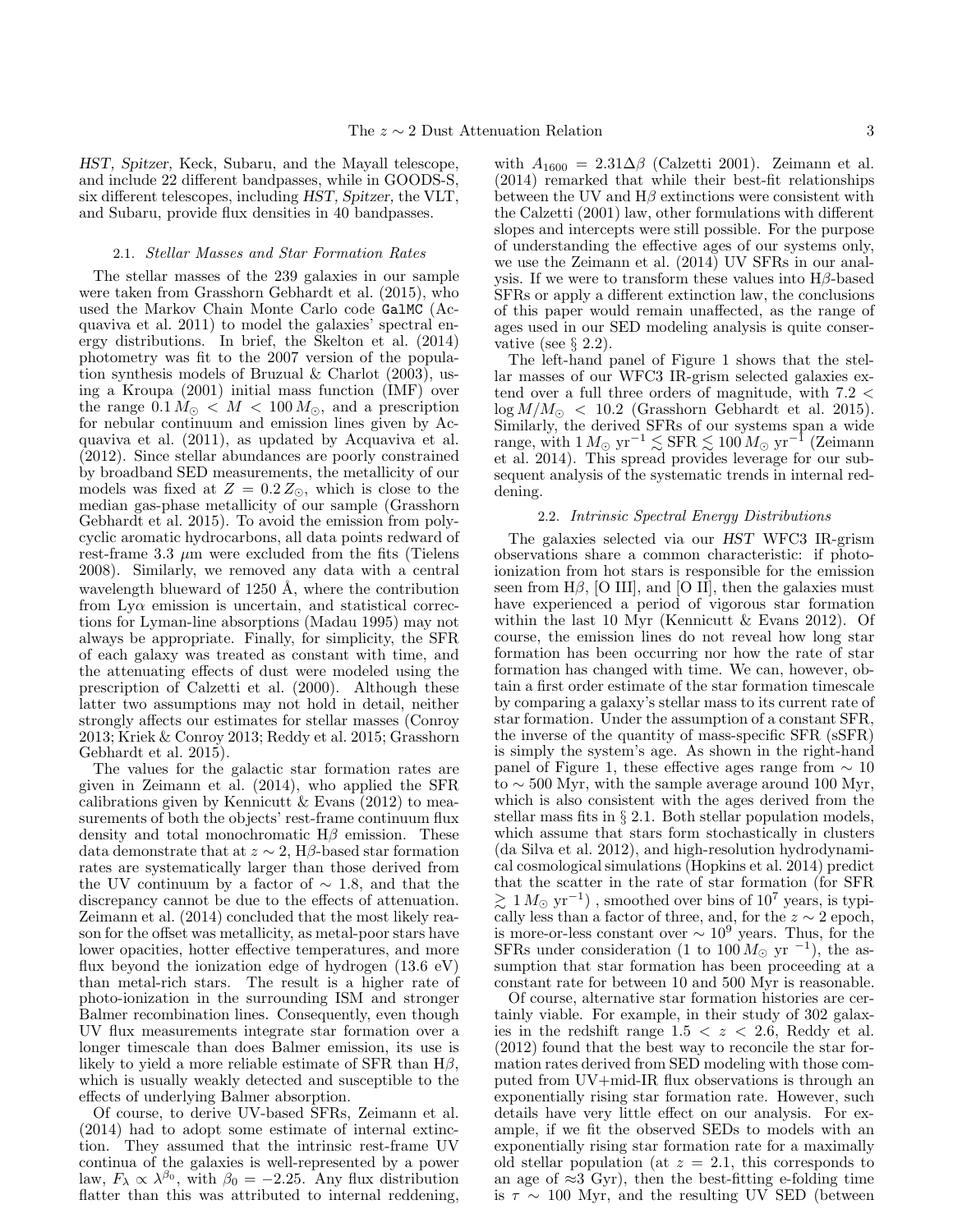$1250 < \lambda < 3500$  Å) is within 1\% of that of a constant SFR model. In other words, though our choice of starformation rate history can change the age of the oldest stars in our  $z \sim 2$  galaxies, it has essentially no effect on our SED-based analysis of extinction.

For consistency with our calculation of stellar mass, we modeled the galactic SEDs using the 2007 version of the population synthesis models of Bruzual & Charlot (2003), with the assumptions of a metal abundance of  $0.2 Z_{\odot}$  (Grasshorn Gebhardt et al. 2015), and a Kroupa (2001) IMF. Nebular continuum emission, which can be an important contributor to the broadband SED of young, low-mass galaxies (e.g., Izotov et al. 2011), was modeled following the prescription of Acquaviva et al. (2011) with updated templates from Acquaviva et al. (2012, private communication). Nebular line emission was informed by our grism spectroscopy and subtracted from the photometric data as described in § 3.

The top panel of Figure 2 presents the results of these runs (arbitrarily normalized at  $1500 \text{ Å}$ ) for three ages: 10 Myr, 100 Myr, and 500 Myr. The most important feature is the similarity of the spectral slopes in the UV. As a system ages, the strength of the Balmer break changes, as does the ratio of UV to optical light. However, as quantified by Calzetti (2001), there is little change in the shape of the stellar continuum between 1250 and 3000 Å; on average, the fractional difference between a 10 and 500 Myr is just 8%. This provides a baseline from which to examine the effects of attenuation in galaxies of different masses and star formation rates.

# 3. UNIFORM FRAMEWORK FOR REST-FRAME PHOTOMETRY

Our sample of 239 star-bursting galaxies is distributed between  $1.90 < z < 2.35$ . Consequently, in the rest frame, the Skelton et al. (2014) photometry of the COS-MOS, GOODS-N, and GOODS-S regions sample each SED differently. Our first task was therefore to resample each galaxy's SED onto a standard grid in rest-frame wavelength.

To create this information, we began by removing [O II] λ3727, Hβ and [O III]  $\lambda\lambda$ 4959, 5007 nebular emission from the Skelton et al. (2014) photometry using the line flux measurements of Grasshorn Gebhardt et al. (2015). We also removed  $H\alpha$  emission assuming a constant ratio of  $H\alpha/[O III] = 0.8$ , which is the expected value for the median metallicity and extinction of our sample, and excludef all photometric data with a central wavelength blueward of 1250 Å, where the contribution from  $Ly\alpha$  emission is uncertain. We then defined 10 artificial rectangular rest-frame filters of intermediate bandwidth, spaced to encapsulate an equal number of contributing observed frame filters between 1250 Å and 3500 Å. The central wavelengths and widths of these filters are listed in Table 1, along with those of three additional bandpasses that sample the SED redward of the Balmer break and roughly covered the observer's frame H-band, Kband, and the combination of [3.6] and [4.5] $\mu$ m filters, respectively. We then computed the galaxies' stellar flux densities in these artificial bandpasses by interpolating the actual Skelton et al. (2014) photometry onto this new wavelength grid. Specifically, we calculated the fractional throughput of a de-redshifted Skelton et al. (2014) filter that overlapped our artificial rest-frame filter and

used that as a weight, along with the inverse variance associated with the measurement of flux density. For a galaxy observed with a set of  $S$  filters, the weighted flux in the  $i<sup>th</sup>$  artificial filter is then

$$
F_{\nu,i} = \frac{\sum_{j \in S} F_{\nu,j} \times w_j / \sigma_{F_{\nu,j}}^2}{\sum_{j \in S} w_j / \sigma_{F_{\nu,j}}^2}
$$
(1)

where  $F_{\nu,j}$  is the observed flux density for the j<sup>th</sup> deredshifted observed filter,  $\sigma_{F_{\nu,j}}^2$  is the variance of the flux density for the observed filter, and  $w_j$  is the fraction of the  $j<sup>th</sup>$  de-redshifted observed filter that overlaps the  $i<sup>th</sup>$ artificial rest-frame filter.

In general, the rest-frame UV of our HST grismselected galaxies is extremely well sampled by the Skelton et al. (2014) photometry, with over two dozen photometric bandpasses in COSMOS and GOODS-S and 12 different filters in GOODS-N. Consequently, by coarsely sampling the UV with only 10 artificial filters, we are, in effect, smoothing our SEDs as we place each galaxy on a uniform system. Note, however, that our resampling algorithm is quite generic, and since many of the Skelton et al. (2014) bandpasses overlap, we could have chosen to resample the observations onto a much denser wavelength grid, i.e., to "drizzle" the data to a higher spectral resolution (Fruchter & Hook 2002). However, since high frequency features are not expected to be present in the dust attenuation law, we chose to improve the signal-tonoise of each data point by keeping our wavelength grid relatively coarse. To check this, we repeated our analysis with several different bin sizes ranging from  $50 \text{ Å}$ to  $500 \text{ Å}$ ; in all cases, the results of our analysis were unaffected by the choice of bandpass.

### 4. DETERMINING THE DUST ATTENUATION LAW

In most studies of the SEDs of high-redshift galaxies, one simultaneously fits for a galaxy's stellar population and internal galactic reddening by making a priori assumptions about the shape of the dust attenuation curve. In our case, the mean spectral energy distribution for our vigorously star-forming systems is well enough constrained so that no assumptions about the behavior of UV dust attenuation are needed, except that its wavelength dependence is the same for every galaxy. In other words, at each point in the wavelength grid, the observed flux of a galaxy,  $F(\lambda)_{\text{obs}}$ , is related to its intrinsic (dereddened) flux,  $F(\lambda)_{\text{int}}$ , by

$$
F(\lambda)_{\text{obs}} = F(\lambda)_{\text{int}} e^{-\tau(\lambda)} = F_0 S(\lambda) e^{-\tau_{1500}\{\tau(\lambda)/\tau_{1500}\}}
$$
\n(2)

where  $\tau(\lambda)$  is the wavelength dependence of the attenuation normalized at 1500 Å,  $\tau_{1500}$  is the optical depth of the extinction at 1500 Å,  $S(\lambda)$  is the intrinsic shape of the spectral energy distribution, again normalized at  $1500 \text{ Å}$ , and  $F_0$  is the galaxy's total intrinsic flux density at this normalization wavelength. As illustrated by Figure 2, the UV portion of  $S(\lambda)$  should be similar for every galaxy in our sample. Thus, equation (2) represents a network of 3107 separate equations: (one for every photometric measurement of every galaxy) with 491 unknowns (each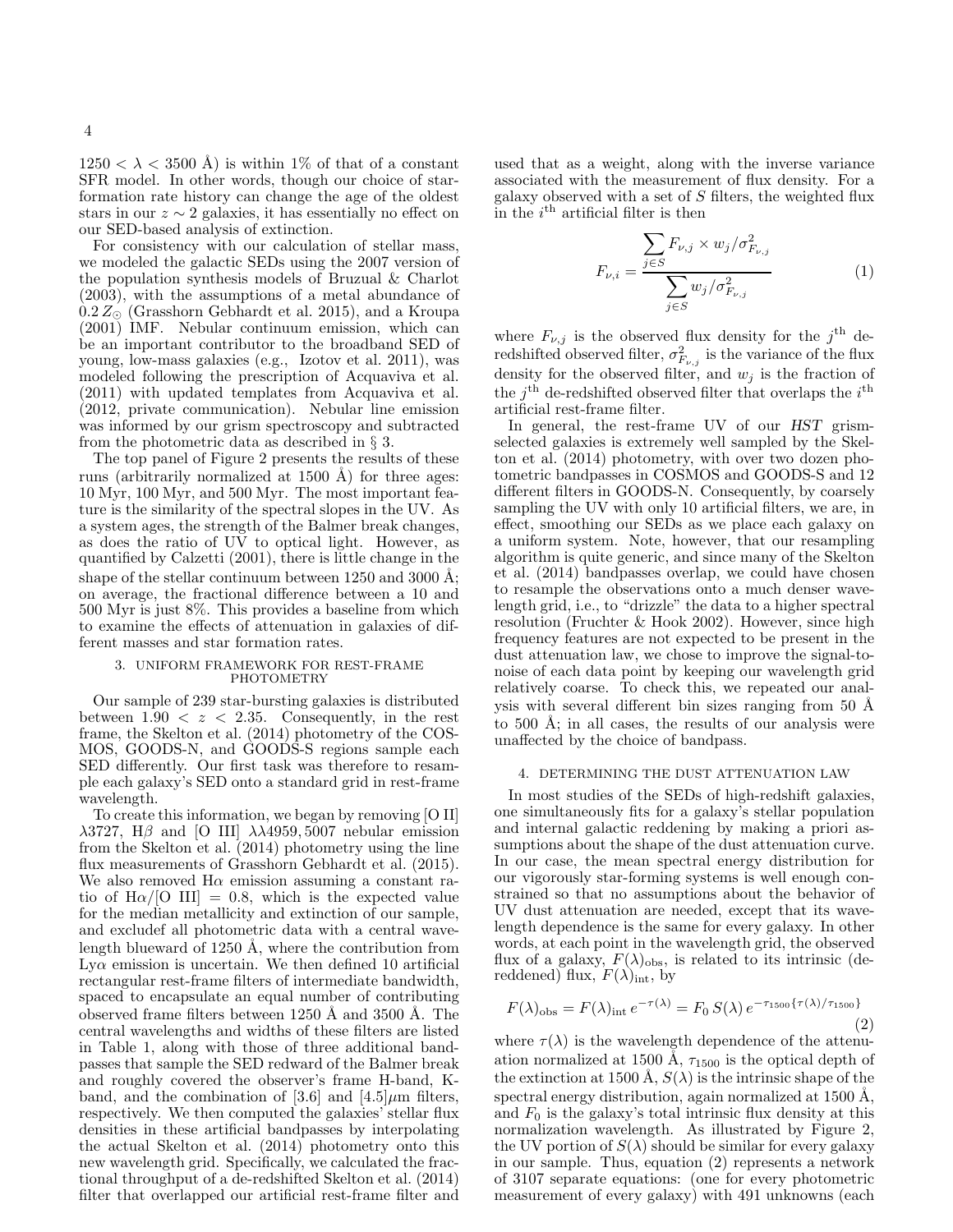galaxy's value of  $F_0$  and  $\tau_{1500}$ , plus the 13-point measurements of the extinction curve,  $\tau(\lambda)$ ). (Actually, for a few galaxies, some photometric data are missing, so the true total number of equations is only 3009.) The problem is therefore highly over-constrained and can be solved via non-linear least squares minimization using a Levenberg-Marquardt algorithm (such as the MATLAB program solve).

For the assumed shape of the intrinsic SED, we adopted our 2007 version of the Bruzual & Charlot (2003) model for a system that has been forming stars at a constant rate for 100 Myr. This is the mean age implied by the mass-specific star formation rates shown in Figure 1, and is therefore appropriate for the bulk of the galaxies of our sample. To examine the possible systematic uncertainty associated with this assumption, we also considered two extreme models: one for a much younger system, where star formation began only 10 Myr years ago, and one where steady star formation has been ongoing for 500 Myr. These two SEDs should bracket the age range of our data and provide an upper limit to whatever systematic error is associated with our analysis.

Figure 3 presents the results of our least squares fit to the 100 Myr constant SFR model. From the figure, it is clear that our curve agrees remarkably well with that derived by Scoville et al. (2015) from a sample of 135 spectroscopically-confirmed Lyman-break galaxies in the redshift range  $2 < z < 4$ . In general, the masses of the Scoville et al. (2015) objects ( $\tilde{M} \gtrsim 10^{10} M_{\odot}$ ) are greater than those of our emission-line selected galaxies, yet the only significant difference between the two extinction relations is at 2175 Å, where the higher-mass systems exhibit a small extinction bump. Both curves also agree reasonably well with the Calzetti et al. (2000) prescription for local starburst galaxies (as does the UV portion of the reddening curve derived by Reddy et al. 2015) although our derived  $z \sim 2$  curve has a shallower UV slope.

Following Kriek & Conroy (2013), we can quantify the shape of our attenuation curve via a perturbation on the Calzetti et al. (2000) law. Under this formalism, which was first explored by Noll et al. (2009), our mean attenuation curve is defined by two parameters, one reflecting the slope of the reddening relation  $(\delta)$ , and the other measuring the amplitude of the  $2175 \text{ Å}$  extinction bump  $(E_b)$ . Specifically,

$$
\tau(\lambda) = A \times \left\{ k(\lambda) + D(\lambda) \right\} \left( \frac{\lambda}{1500 \, \rm{\AA}} \right)^{\delta} \tag{3}
$$

where  $k(\lambda)$  represents the wavelength dependence of the Calzetti et al. (2000) law, A is the curve's overall normalization, and  $D(\lambda)$  is a Lorentzian-like "Drude" profile for the extinction bump

$$
D(\lambda) = E_b \frac{(\lambda \Delta \lambda)^2}{(\lambda^2 - \lambda_0^2)^2 + (\lambda \Delta \lambda)^2}
$$
 (4)

with  $\lambda_0$  = 2175 Å and  $\Delta\lambda$  = 350 Å (Noll et al. 2009). By definition, the wavelength dependence derived by Calzetti et al. (2000) for local starburst galaxies has  $E_b = \delta = 0$ . For our best-fit curve in Figure 3,  $\delta = 0.18 \pm 0.05$ , and there is no hint of a 2175 Å bump  $(E_b = 0.04 \pm 0.27)$ . For reference, the screen-model extinction law produced by Milky Way dust has  $E_b \sim 4.3$ .

### 5. THE  $z \sim 2$  ATTENUATION LAW AS A FUNCTION OF STELLAR MASS

By fitting the individual SEDs of 751 galaxies between  $0.9 < z < 2.2$ , Buat et al. (2012) found that the dispersion in the best-fit values of  $\delta$  and  $E_b$  was much larger than could be explained by photometric errors and outliers. Moreover, subsets of their data occupied different regions of the  $\delta$ - $E_b$  phase space, suggesting that galaxies with different physical parameters possess different attenuation curves. This result was confirmed by Kriek & Conroy (2013), who reported that the strength of a galaxy's  $2175$  Å bump and the slope of its UV reddening law are both inversely correlated with the equivalent width of its  $H\alpha$  emission line.

As with most samples of low- and high-redshift galaxies, the physical properties of our IR-grism selected objects (i.e., stellar mass, SFR, metallicity, emissionline equivalent widths, size, total extinction, etc.) are strongly correlated (or inversely correlated) with each other (Grasshorn Gebhardt et al. 2015; Hagen et al. 2015). Consequently, by investigating the systematics of dust attenuation against any one of these variables, we are, in fact, examining its behavior against an entire suite of parameters. Since stellar mass has been found to be the primary predictor of many galactic properties, both at high- and low-redshift (i.e., Tremonti et al. 2004; Garn & Best 2010; Peng et al. 2010), we adopt it as the independent parameter in our study.

To investigate the dependence of the dust attenuation law on stellar mass, we sub-divided our sample of 239 galaxies into three bins spaced roughly equally in log mass. We then measured each group's reddening law and perturbation parameters  $(E_b \text{ and } \delta)$  in exactly the same fashion as in §4. The results are listed in Table 2 and displayed in Figure 4. The data clearly indicate a systematic shift in the dust attenuation curves for different mass galaxies. A gradient is apparent in the slopes of the three attenuation curves, with the higher mass objects having a steeper curve in the UV. None of the stellar mass bins show evidence of a  $2175 \text{ Å}$  bump.

Figure 5 quantifies the systematic behavior of the attenuation curve by plotting the best-fit values of  $E_b$  and  $\delta$  (and their uncertainties) against stellar mass. Also shown are the results from Buat et al. (2012), Scoville et al. (2015), and Reddy et al. (2015), along with the Milky Way and Magellanic Cloud laws. The figure demonstrates that the behavior of these perturbation parameters are qualitatively consistent with the trends found from the composite spectral analysis of Kriek & Conroy (2013). Moreover, although the Calzetti et al. (2000) law is superficially similar to our attenuation curve, in every case its far-UV slope is ruled out with greater than  $3\sigma$  confidence. This result is true even for the highest mass objects, where the reddening law lies closest to that seen in local starburst systems.

We can generalize these results by fitting a line through the data and solving for the dependence of  $\delta$  and  $E_b$  on stellar mass. Our best-fit regressions yield

$$
\delta = (0.19 \pm 0.04) - (0.23 \pm .04) [\log (M_*/M_{\odot}) - 9], (5)
$$
  
\n
$$
E_b = (0.00 \pm 0.12) + (0.20 \pm 0.15) [\log (M_*/M_{\odot}) - 9]. (6)
$$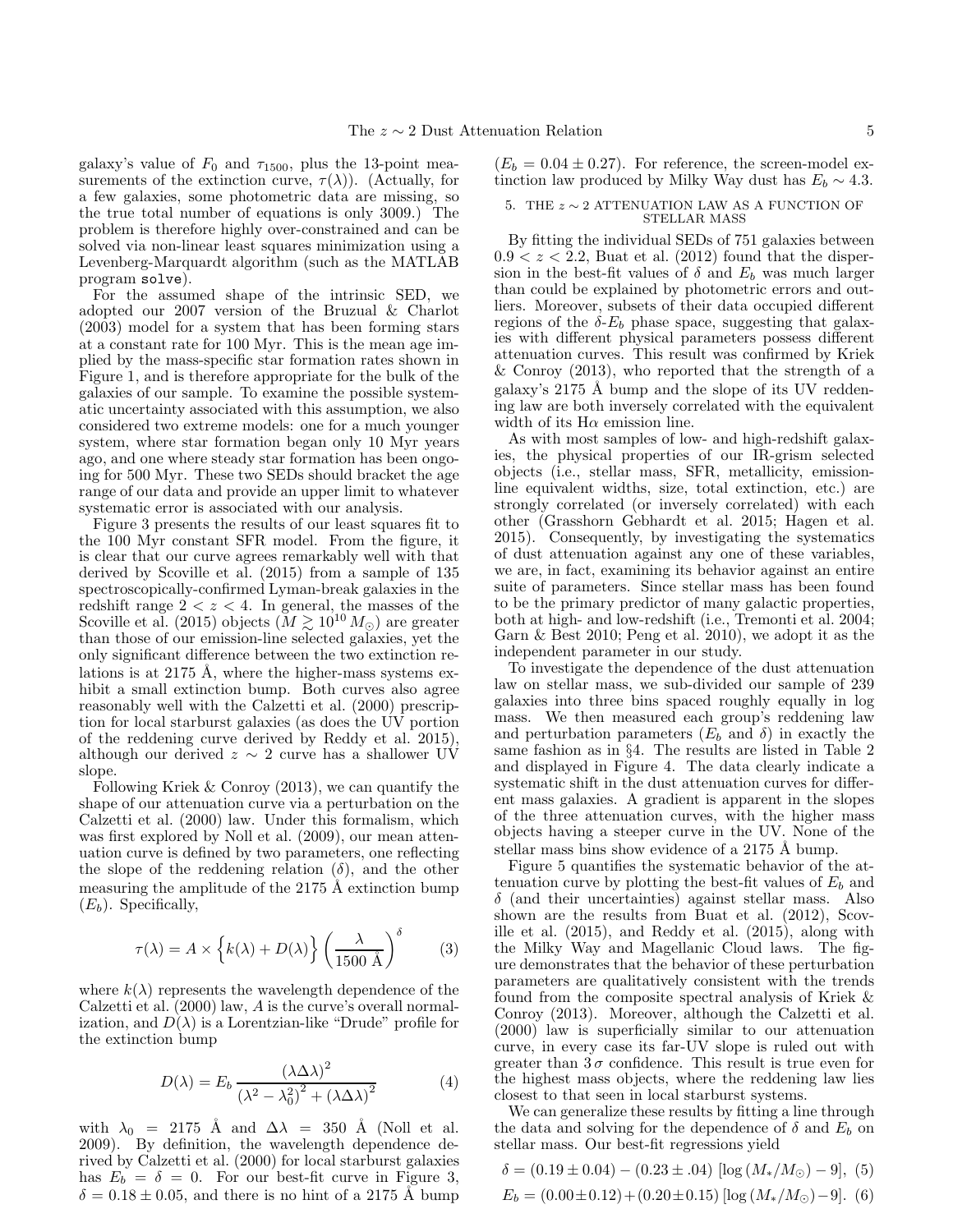Of course, these relations are somewhat sensitive to the systematics of our stellar mass measurements. For example, our estimates of  $M_*$  were made by assuming a Kroupa (2001) IMF with a 2007 version of a Bruzual & Charlot (2003) constant star-formation rate model with  $Z = 0.2Z_{\odot}$ . Mass estimates based on a Salpeter (1955) initial mass function may be systematically larger by  $\sim$  0.3 dex, while solar metallicity populations may be larger by  $\sim 0.1$ . (See Conroy 2013, for a full discussion of the systematics of SED fitting.) However, these shifts will only result in a re-scaling of the stellar mass zeropoint in equations (5) and (6). Unless the IMF of a galaxy changes with its stellar mass, the slope of the relation will be unaffected.

# 5.1. Intrinsic Stellar Population Systematics

A larger systematic concern is that associated with the assumed intrinsic stellar population, which is set by both the stellar population synthesis (SPS) model and the chosen age of the system. In § 2.2, we showed that our galaxies are vigorously star-forming and have ages between 10 and 500 Myr. Over this age range and under the assumption of a constant star formation history, the largest changes in the assumed intrinsic SED occur in the optical and near-IR, while the UV remains relatively unaffected. With regards to the choice of SPS models, two important factors are the inclusion of nebular continuum emission<sup>5</sup>ost SPS models do not include nebular continuum/line emission; instead, the application is usually an add-on recipe (e.g., Acquaviva et al. 2012). and the prescription for asymptotic giant branch (AGB) stellar evolution. While the latter parameter principally affects predictions for the flux in the red and near-IR, the former may contribute significantly at both optical and UV wavelengths. To quantify these effects, we compared the SEDs of several of the most common SPS codes, fixing the stellar metallicity to  $Z = 0.2 Z_{\odot}$ , and examining the results for constant star-formation rate models with ages of 10, 100, and 500 Myr. Included in this comparison were the 2003 and 2007 versions of BC03 and CB07(Bruzual & Charlot 2003), version 7.0.1 of the STARBURST99 (SB99; Leitherer et al. 1999; Vázquez & Leitherer 2005; Leitherer et al. 2010; Leitherer et al. 2014), and version 2.5 of the Flexible Stellar Population Synthesis code (FSPS; Conroy et al. 2009; Conroy & Gunn 2010).

Figure 6 shows the results of this test. In the near-UV, the slope of the SED is altered due to nebular continuum emission, which is included or added to all of the SPS codes, except for one run with CB07. Nebular continuum emission is clearly most important in the youngest populations, but its effect on the near-UV slope is present in systems of all ages. In the optical and near-IR, the importance of AGB stars increases with age, and the various treatments of this component are responsible for the dramatic differences seen at 500 Myr. Near 1  $\mu$ m, the differences between the CB07 and SB99 500 Myr models are just as large as those between the SB99 SEDs of 10 and 500 Myr.

Despite these uncertainties, even in the most extreme case, where we use 500 Myr models for the most massive galaxies, and allow the least massive systems to be 10 Myr old, the UV attenuation curves differ with more than  $\sim 4\sigma$  confidence. The same results would be obtained if we were to assume solar metallicity for the highest mass galaxies and use a  $0.2Z_{\odot}$  model for the lowest mass systems. The effective attenuation law for a  $z \sim 2$ emission-line galaxy is clearly a function of its stellar mass, with the higher-mass objects having steeper UV slopes. Only if the star formation history and dust attenuation law are varied in unison would the strength of the correlation diminish. This possibility will be investigated in more detail in H. Brooks et al. (2016, in preparation).

### 6. DISCUSSION

In the sections above, we presented our analysis of galactic attenuation versus stellar mass, and gave the variations of  $E_b$  and  $\delta$  against this parameter. Comparisons to other physical parameters yield similar results. When we repeat the experiment using SFR, sSFR, and half-light radius, we see the same trends: the shape of the dust attenuation curve goes from a nearly a Calzetti et al. (2000) relation for the lowest sSFR, highest SFR, and largest galaxies to a shallower curve in the UV for the highest sSFRs, lowest SFRs, and smallest systems. From the data, it is unclear which of these physical parameters is most correlated with the trends in the attenuation curve. Nonetheless, the existence of the correlations is quite compelling.

The mass dependency of our empirically-derived attenuation curves is consistent with the age-dependent starto-dust geometries modeled by Charlot & Fall (2000). As the right-hand panel of Figure 1 illustrates, lower mass systems in our sample have systematically younger ages as defined by the stellar mass to SFR ratio. Therefore, these lower mass galaxies should have more of their UV light enshrouded in an optically thick dust cloud. This situation should produce a shallower attenuation curve (Granato et al. 2000), which is exactly what is observed.

On the other hand, our low-mass systems also have low metallicities (Grasshorn Gebhardt et al. 2015) and possibly more intense interstellar radiation fields (ISRF) due to their higher sSFRs. The dust carrier of the  $2175 \text{ A}$ bump may be easily destroyed in such an environment, or perhaps the lack of metals changes the dust composition, which then affects the wavelength dependence of opacity. In the SINGS (Kennicutt et al. 2003) survey, Draine et al. (2007) found that the mid-IR emission from polycyclic aromatic hydrocarbons drops dramatically for galactic metallicities below  $12 + \log(O/H) < 8.1$ . Since the origin of the  $2175 \text{ Å}$  bump has been suggested to be carbonaceous in nature, perhaps the two parameters are linked (Draine 2011). We do not offer a physical model for the dust composition as a function of metallicity or ISRF; we only state that we cannot exclude it as the explanation for our observed correlation between the steepness of the dust attenuation curve and stellar mass.

Disentangling the effects of ISM geometry from dust composition is an extremely difficult undertaking (Penner et al. 2015). Ideally, one would require high-spatial resolution imaging to observe both the stars and individual H II regions and directly determine the star-dust geometry. Unfortunately, at  $z \sim 2$ , this would require  $\sim 10$  pc, or  $\sim 0''$  001 resolution, which is well beyond current technology. At the same time, one would also like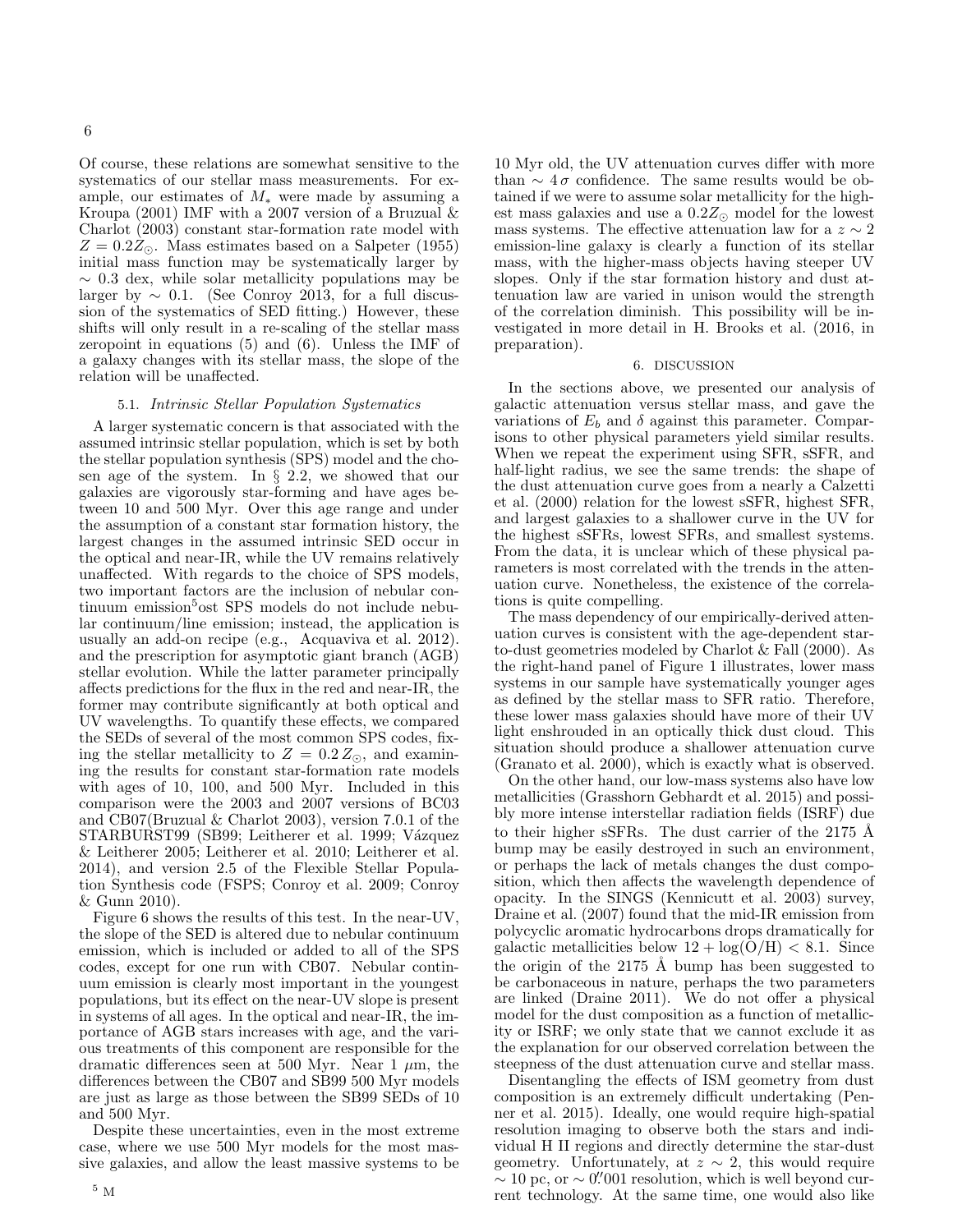to probe the chemistry of both the gas and the dust via their emission features. Again, this task is exceedingly difficult, as it requires deep optical, near-IR, and mid-IR spectrophotometry. Although the optical and near-IR observations are theoretically possible using instruments like MOSFIRE (McLean et al. 2012), it is timeprohibitive for the lowest mass objects in our sample.

Nevertheless, the applicability of our results is farreaching. Emission-line selected galaxies, such as those analyzed here, are poised to quickly become the dominant population of known  $z \geq 1$  objects. Extremely large, wide-field cosmological surveys such as HETDEX (Hobby Eberly Telescope Dark Energy Experiment; Hill et al. 2008) and Euclid (Tereno et al. 2015) will construct samples of millions of emission-line galaxies, via the detection of Ly $\alpha$ , H $\alpha$ , [O II], and [O III]. In order to exploit these data for galaxy evolution studies, one will need to understand the relation between objects' intrinsic and observed SEDs. This work is a step in that direction.

We would like to thank V. Acquaviva for her help and support of GalMC. This work was supported via NSF through grant AST 09-26641. The Institute for Gravitation and the Cosmos is supported by the Eberly College of Science and the Office of the Senior Vice President for Research at the Pennsylvania State University.

Facilities: HST (WFC3)

#### REFERENCES

- Acquaviva, V., Gawiser, E., & Guaita, L. 2011, ApJ, 737, 47 Acquaviva, V., Vargas, C., Gawiser, E., & Guaita, L. 2012, ApJ,
- 751, L26
- Alexander, D.M., Bauer, F.E., Brandt, W.N., et al. 2003, AJ, 126, 539
- Bouwens, R.J., Illingworth, G.D., Franx, M., et al. 2009, ApJ, 705, 936
- Brammer, G.B., van Dokkum, P.G., Franx, M., et al. 2012, ApJS, 200, 13
- Brooks, H., Zeimann, G.R., Ciardullo, R., & Gronwall, C. 2016, in preparation
- Bruzual, G., & Charlot, S. 2003, MNRAS, 344, 1000
- Buat, V., Giovannoli, E., Heinis, S., et al. 2011, A&A, 553, A93
- Buat, V., Noll, S., Burgarella, D., et al. 2012, A&A, 545, AA141
- Burgarella, D., Buat, V., & Iglesias-Páramo, J. 2005, MNRAS, 360, 1413
- Calzetti, D., Kinney, A.L., & Storchi-Bergmann, T. 1994, ApJ, 429, 582
- Calzetti, D., Armus, L., Bohlin, R.C., et al. 2000, ApJ, 533, 682
- Calzetti, D. 2001, PASP, 113, 1449
- Cardelli, J.A., Clayton, G.C., & Mathis, J.S. 1989, ApJ, 345, 245
- Charlot, S., & Fall, S.M. 2000, ApJ, 539, 718
- Ciardullo, R., Zeimann, G.R., Gronwall, C., et al. 2014, ApJ, 796, 64
- Colbert, J.W., Teplitz, H., Atek, H., et al. 2013, ApJ, 779, 34
- Coleman, G. D., Wu, C.-C., & Weedman, D. W. 1980, ApJS, 43, 393
- Conroy, C., Gunn, J. E., & White, M. 2009, ApJ, 699, 486
- Conroy, C., Schiminovich, D., & Blanton, M.R. 2010, ApJ, 718, 184
- Conroy, C., & Gunn, J. E. 2010, ApJ, 712, 833
- Conroy, C. 2013, ARA&A, 51, 393
- da Silva, R.L., Fumagalli, M., & Krumholz, M. 2012, ApJ, 745, 145
- Draine, B.T., Dale, D.A., Bendo, G., et al. 2007, ApJ, 663, 866
- Draine, B.T. 2011, EAS Publications Series, 46, 29
- Elvis, M., Civano, F., Vignali, C., et al. 2009, ApJS, 184, 158
- Finkelstein, S.L., Ryan, R.E., Jr., Papovich, C., et al. 2015, submitted to ApJ, 810, 71
- Fitzpatrick, E. L. 1986, AJ, 92, 1068
- Fruchter, A.S., & Hook, R.N. 2002, PASP, 114, 144
- Garn, T., & Best, P.N. 2010, MNRAS, 409, 421
- Grasshorn Gebhardt, H.S., Zeimann, G.R., Ciardullo, R., & Gronwall, C. 2015, submitted to ApJ
- Giavalisco, M., Ferguson, H.C., Koekemoer, A.M., et al. 2004, ApJ, 600, L93
- Granato, G.L., Lacey, C.G., Silva, L., et al. 2000, ApJ, 542, 710
- Hagen, A., Zeimann, G.R., Behrens, C., et al. 2015, submitted to ApJ
- Hill, G. J., Gebhardt, K., Komatsu, E., et al. 2008, in ASP Conf. Ser. 399, Panoramic Views of Galaxy Formation and Evolution, ed. T. Kodama, T. Yamada, & K. Aoki (San Francisco: Astronomical Society of the Pacific), 115
- Hinshaw, G., Larson, D., Komatsu, E., et al. 2013, ApJS, 208, 19 Hopkins, P.F., Kereš, D., Oñorbe, J., et al. 2014, MNRAS, 445, 581
- Izotov, Y. I., Guseva, N. G., & Thuan, T. X. 2011, ApJ, 728, 161
- Kennicutt, R.C., Jr., Armus, L., Bendo, G., et al. 2003, PASP,
- 115, 928 Kennicutt, R.C., & Evans, N.J. 2012, ARA&A, 50, 531
- Koornneef, J., & Code, A.D. 1981, ApJ, 247, 860
- 
- Kriek, M., & Conroy, C. 2013, ApJ, 775, L16
- Kroupa, P. 2001, MNRAS, 322, 231
- Lada, C.J., & Lada, E.A. 2003, ARA&A, 41, 57
- Leitherer, C., Schaerer, D., Goldader, J.D., et al. 1999, ApJS, 123, 3
- Leitherer, C., Ortiz Otálvaro, P. A., Bresolin, F., et al. 2010, ApJS, 189, 309
- Leitherer, C., Ekström, S., Meynet, G., et al. 2014, ApJS, 212, 14 Madau, P. 1995, ApJ, 441, 18
- McLean, I.S., Steidel, C.C., Epps, H.W., et al. 2012, Proc. SPIE, 8446
- Noll, S., Pierini, D., Cimatti, A., et al. 2009, A&A, 499, 69
- Peng, Y.-j., Lilly, S.J., Kovač, K., et al. 2010, ApJ, 721, 193
- Penner, K., Dickinson, M., Weiner, B., et al. 2015,
- arXiv:1507.00728
- Prevot, M.L., Lequeux, J., Prevot, L., Maurice, E., & Rocca-Volmerange, B. 1984, A&A, 132, 389
- Reddy, N. A., Pettini, M., Steidel, C. C., et al. 2012, ApJ, 754, 25
- Reddy, N.A., Kriek, M., Shapley, A.E., et al. 2015, ApJ, 806, 259
- Salpeter, E.E. 1955, ApJ, 121, 161
- Scoville, N., Aussel, H., Brusa, M., et al. 2007, ApJS, 172, 1
- Scoville, N., Faisst, A., Capak, P., et al. 2015, ApJ, 800, 108
- Seaton, M. J. 1979, MNRAS, 187, 73P
- Silva, L., Granato, G.L., Bressan, A., & Danese, L. 1998, ApJ, 509, 103
- Skelton, R.E., Whitaker, K.E., Momcheva, I.G., et al. 2014, ApJS, 214, 24
- Stecher, T.P. 1965, ApJ, 142, 1683
- Tereno, I., Carvalho, C.S., Dinis, J., et al. 2015, in I.A.U. Symp 306, Statistical Challenges in 21st Century Cosmology, ed. A.F. Heavens, J.-L. Strack, & A. Krone-Martins, (Cambridge: Cambridge University Press), 379
- Tielens, A.G.G.M. 2008, ARA&A, 46, 289
- Tremonti, C.A., Heckman, T.M., Kauffmann, G., et al. 2004, ApJ, 613, 898
- Vázquez, G.A., & Leitherer, C. 2005, ApJ, 621, 695
- Weiner, B.J., & AGHAST Team 2014, BAAS, 223, #227.07
- Xue, Y.Q., Luo, B., Brandt, W.N., et al. 2011, ApJS, 195, 10
- Zeimann, G.R., Ciardullo, R., Gebhardt, H., & Gronwall, C. 2014, ApJ, 790, 113
- Zeimann, G.R., Ciardullo, R., Gebhardt, H., et al. 2015, ApJ, 798, 29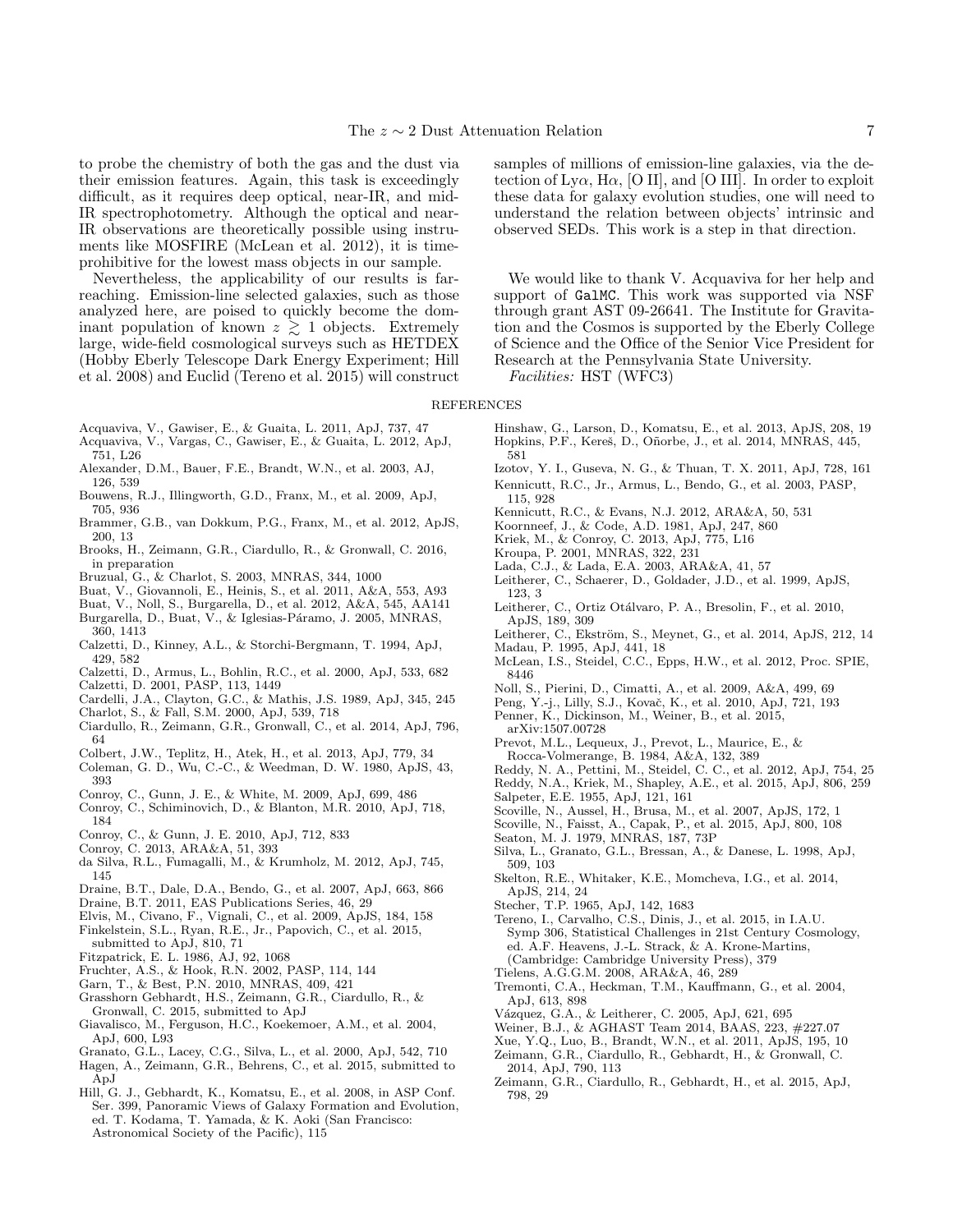| $\lambda_\mathrm{c}{}^1$ | $\Delta(\lambda)$                      | 100 Myr SED                 | 10 Myr SED                  | 500 Myr SED                 |
|--------------------------|----------------------------------------|-----------------------------|-----------------------------|-----------------------------|
| $(\AA)$                  | (A)                                    | $\tau(\lambda)/\tau_{1500}$ | $\tau(\lambda)/\tau_{1500}$ | $\tau(\lambda)/\tau_{1500}$ |
| 1341                     | 182                                    | $1.053 \pm 0.054$           | $1.044 \pm 0.042$           | $1.032 \pm 0.084$           |
| 1516                     | 168                                    | $0.995 \pm 0.033$           | $0.996 \pm 0.027$           | $0.997 \pm 0.039$           |
| 1671                     | 141                                    | $0.954 \pm 0.024$           | $0.949 \pm 0.019$           | $0.968 \pm 0.039$           |
| 1807                     | 132                                    | $0.935 \pm 0.026$           | $0.935 \pm 0.021$           | $0.957 \pm 0.026$           |
| 1938                     | 129                                    | $0.915 \pm 0.022$           | $0.923 \pm 0.019$           | $0.946 \pm 0.026$           |
| 2076                     | 147                                    | $0.887 \pm 0.021$           | $0.873 \pm 0.018$           | $0.931 \pm 0.026$           |
| 2239                     | 181                                    | $0.869 \pm 0.023$           | $0.856 \pm 0.019$           | $0.918 \pm 0.032$           |
| 2431                     | 201                                    | $0.828 \pm 0.032$           | $0.819 \pm 0.026$           | $0.891 \pm 0.040$           |
| 2664                     | 267                                    | $0.793 \pm 0.039$           | $0.786 \pm 0.033$           | $0.872 \pm 0.049$           |
| 3099                     | 602                                    | $0.747 \pm 0.046$           | $0.764 \pm 0.043$           | $0.860 \pm 0.056$           |
| 5400                     | 1200                                   | $0.530 \pm 0.062$           | $0.450 \pm 0.053$           | $0.833 \pm 0.086$           |
| 7000                     | 2000                                   | $0.457 \pm 0.168$           | $0.369 + 0.145$             | $0.789 \pm 0.177$           |
| 14000                    | 8000                                   | $0.315 \pm 0.116$           | $0.127 + 0.118$             | $0.781 \pm 0.222$           |
| Reduced $\chi^2$         |                                        | 1.26                        | 1.18                        | 4.46                        |
|                          | Reduced $\chi^2$ ( $\lambda$ < 3500 Å) | 1.03                        | 0.96                        | 2.16                        |

TABLE 1 Best-Fit Attenuation Curve

 $\overline{1}$  Central Wavelength of the artificial filters.

TABLE 2 Best-Fit Attenuation Curves for Different Stellar Mass Bins

| Stellar Mass Bin          | $\langle \log M_{*}/M_{\odot} \rangle$ |     | $\#$ of gals. $\#$ of eqns. | Reduced $\chi^2$ |                 | $E_h$           |
|---------------------------|----------------------------------------|-----|-----------------------------|------------------|-----------------|-----------------|
| $7.2 < \log M_{*} < 8.1$  | 7.83                                   | 39  | 457                         | 0.85             | $0.459 + 0.040$ | $-0.21 + 0.17$  |
| $8.1 < \log M_{*} < 8.8$  | 8.52                                   | 81  | 1015                        | 0.88             | $0.307 + 0.039$ | $-0.15 + 0.19$  |
| $8.8 < \log M_{*} < 10.2$ | 9.22                                   | 119 | 1537                        | 1.39             | $0.141 + 0.049$ | $0.09 \pm 0.23$ |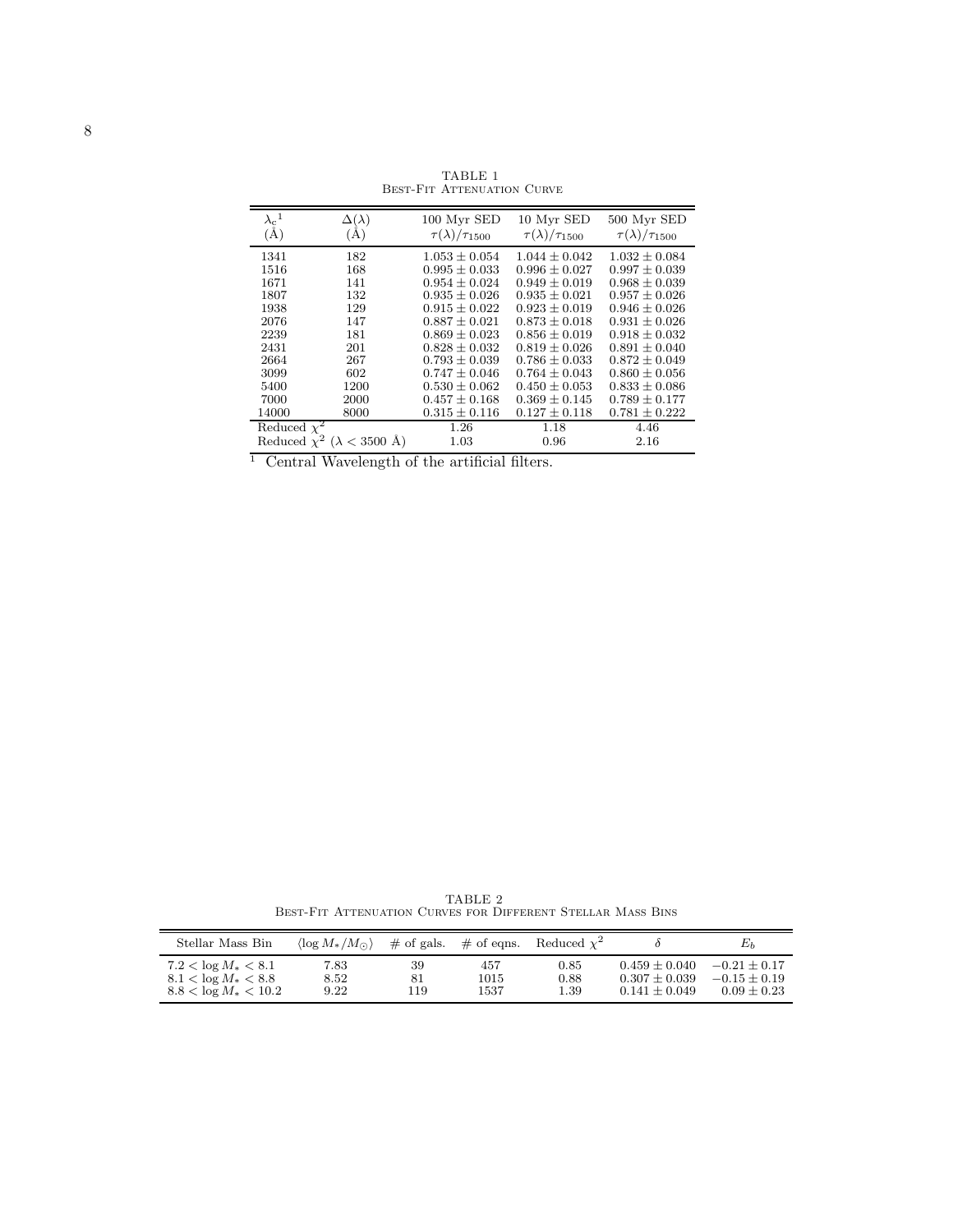

FIG. 1.— Left: The stellar mass and dust-corrected UV-based SFR distributions of the 239 galaxies in our HST WFC3 IR-grism selected sample. The data span three orders of magnitude in stellar mass, and two orders of magnitude in SFR, and include objects that are generally smaller and fainter than galaxies selected via their continuum colors. Right: The mass-specific star formation rates of the galaxies as a function of their stellar mass. The error bars reflect only the statistical uncertainties associated with our measurements; the systematic offsets associated with parameters such as the assumed IMF and SFR calibration are not shown. For galaxies with a constant star formation rate, the sSFR is simply the inverse of the age, which is indicated via the right-hand labels of the figure. The data indicate that most of our galaxies have likely been forming stars for at least ∼ 100 Myr. The observed correlation betwen sSFR and stellar mass may be affected by the SFR limit of the grism survey. This selection effect is described in more detail in Zeimann et al. (2014, 2015).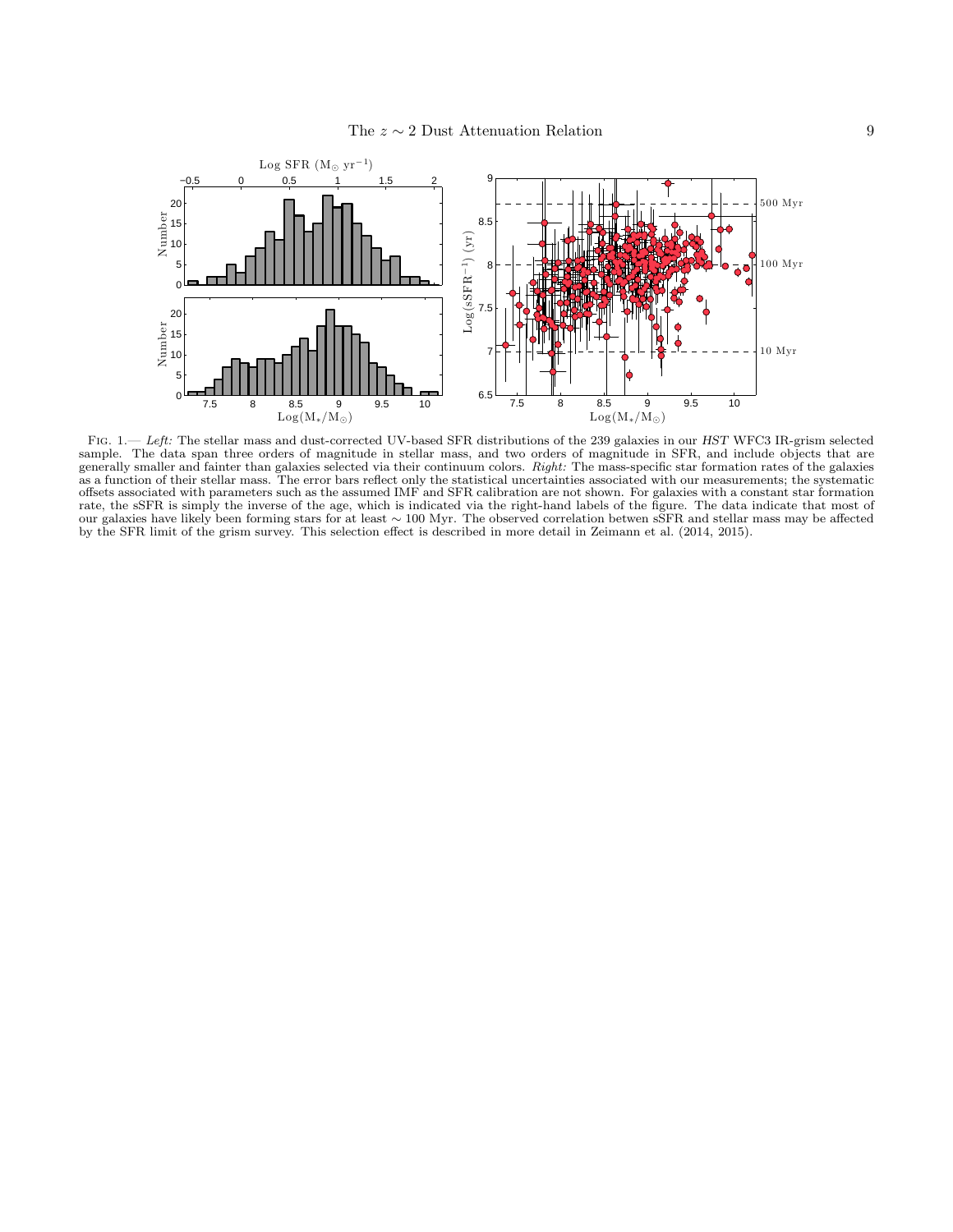

FIG. 2.— The top panel shows 2007 versions of Bruzual & Charlot (2003) SEDs for populations which have been forming stars at a constant rate for 10, 100, and 500 Myr. The data have been arbitrarily normalized at 1500 Å. There is little difference between the populations in the UV; it is only in the optical and near IR where population age becomes important. The bottom three panels display three typical rest-frame SEDs from our emission-line galaxy sample. The gray bars are the de-redshifted observed filters, the red squares are the "artificial" filters with error bars illustrating the bin size, and the three colored lines correspond to best-fit, dust-attenuated model spectral energy distributions (same colors as the top plot). The attenuation curves for the best-fit models are given in Table 1, and in each panel the best-fit  $\tau_{1500}$  value is reported. The negative  $\tau_{1500}$  values associated with the 500 Myr SED fits for the two lower mass systems illustrate that the assumed population is too old, resulting in unphysical attenuation laws. This may be due to the treatment of asymptotic giant branch stars and is discussed in § 5.1.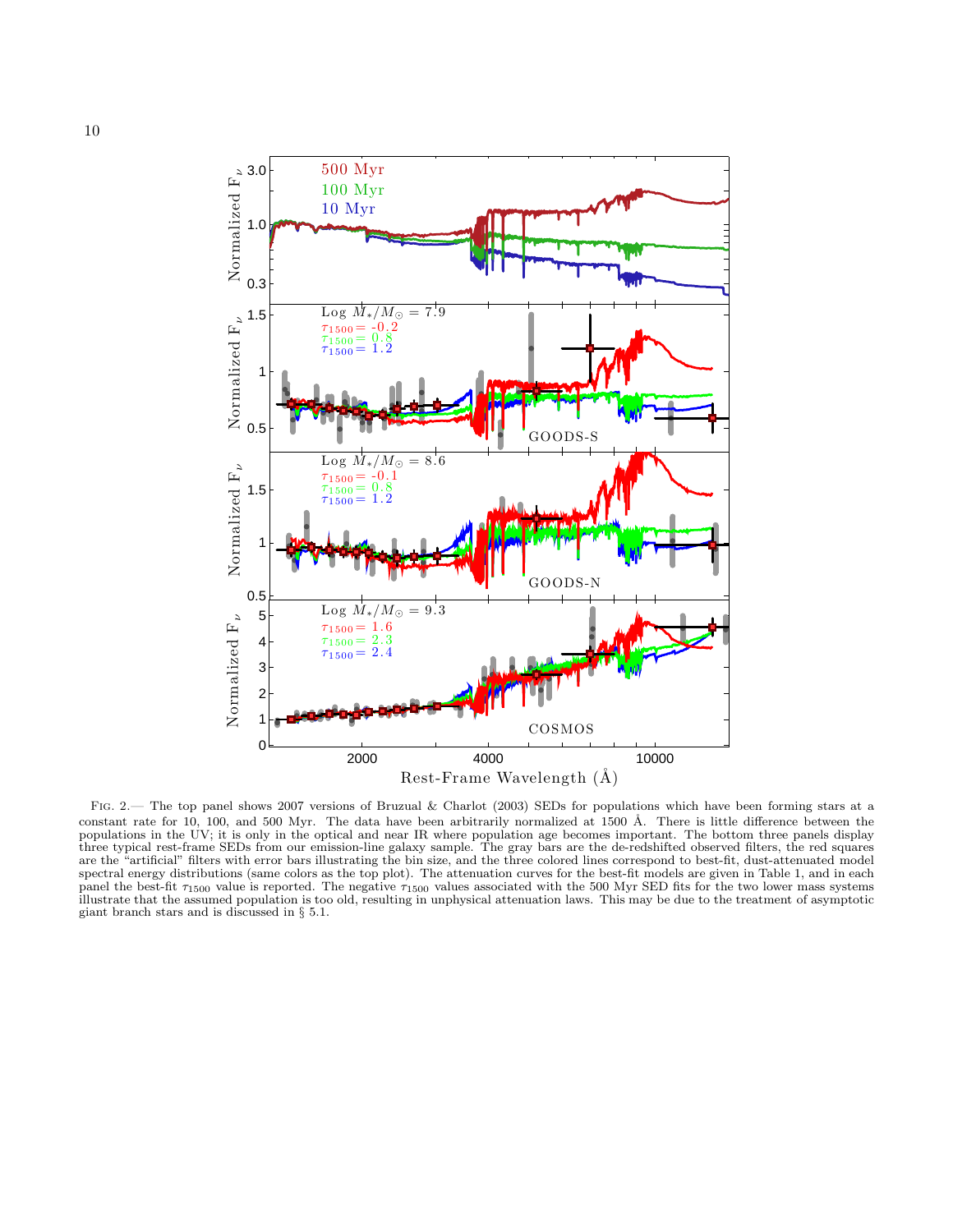

Fig. 3.— Dust attenuation and extinction curves for the Milky Way (Seaton 1979), Magellanic Clouds (Prevot et al. 1984; Fitzpatrick 1986), the local star-bursting galaxies of Calzetti et al. (2000), the more massive  $1.5 < z < 4$  systems of Scoville et al. (2015) and Reddy et al. (2015), and our sample of rest-frame optical emission-line galaxies. The dark blue error bars on our data indicate the statistical uncertainties for the dust attenuation curve, under the assumption of a 100 Myr constant star-forming stellar population. The light blue error bars show the extent of the systematic errors if we were to instead use our extreme models for 10 Myr and 500 Myr stellar populations. The blue solid curve indicates the Calzetti et al. (2000) attenuation law, perturbed by our best-fit values of  $\delta = 0.18 \pm 0.05$ and  $E_b = 0.04 \pm 0.27$ .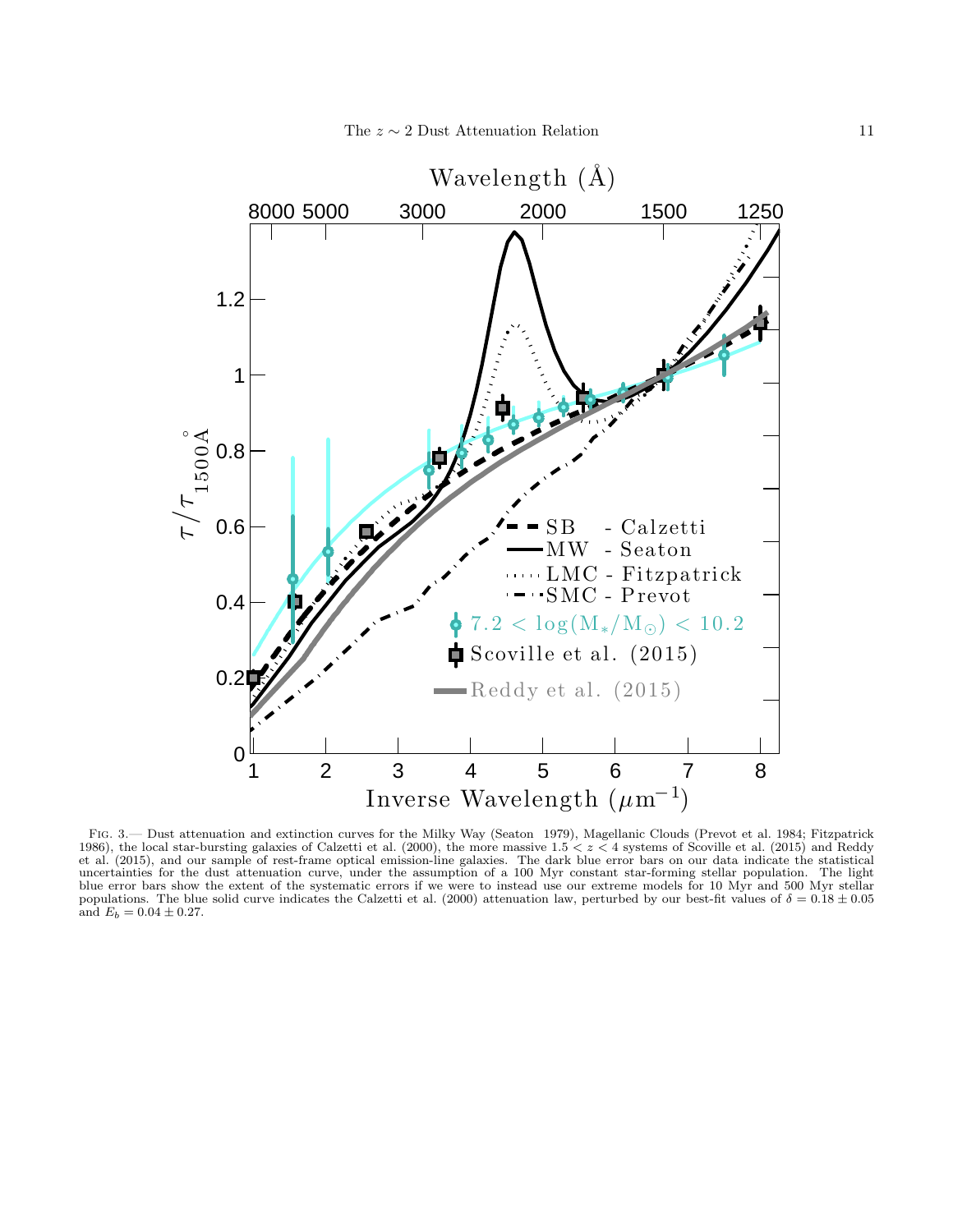

FIG. 4.— Dust attenuation curves for our sample of HST WFC3 IR-grism selected galaxies split into three stellar mass bins, as well as the curves for the Milky Way (Seaton 1979), Magellanic Clouds (Prevot et al. 1984; Fitzpatrick 1986), and for the local star-bursting galaxies of Calzetti et al. (2000). The dark color error bars indicate the statistical uncertainties for the dust attenuation curve, under the assumption of a 100 Myr constant star-forming stellar population; the light color error bars show the extent of the systematic errors if we were to instead use our extreme models for 10 Myr and 500 Myr stellar populations. The colored curves display the Calzetti et al. (2000) attenuation law perturbed by our best-fit values for  $\delta$  and  $E_b$ . The three mass bins clearly have different attenuation laws, with a shallower curve associated with least massive systems.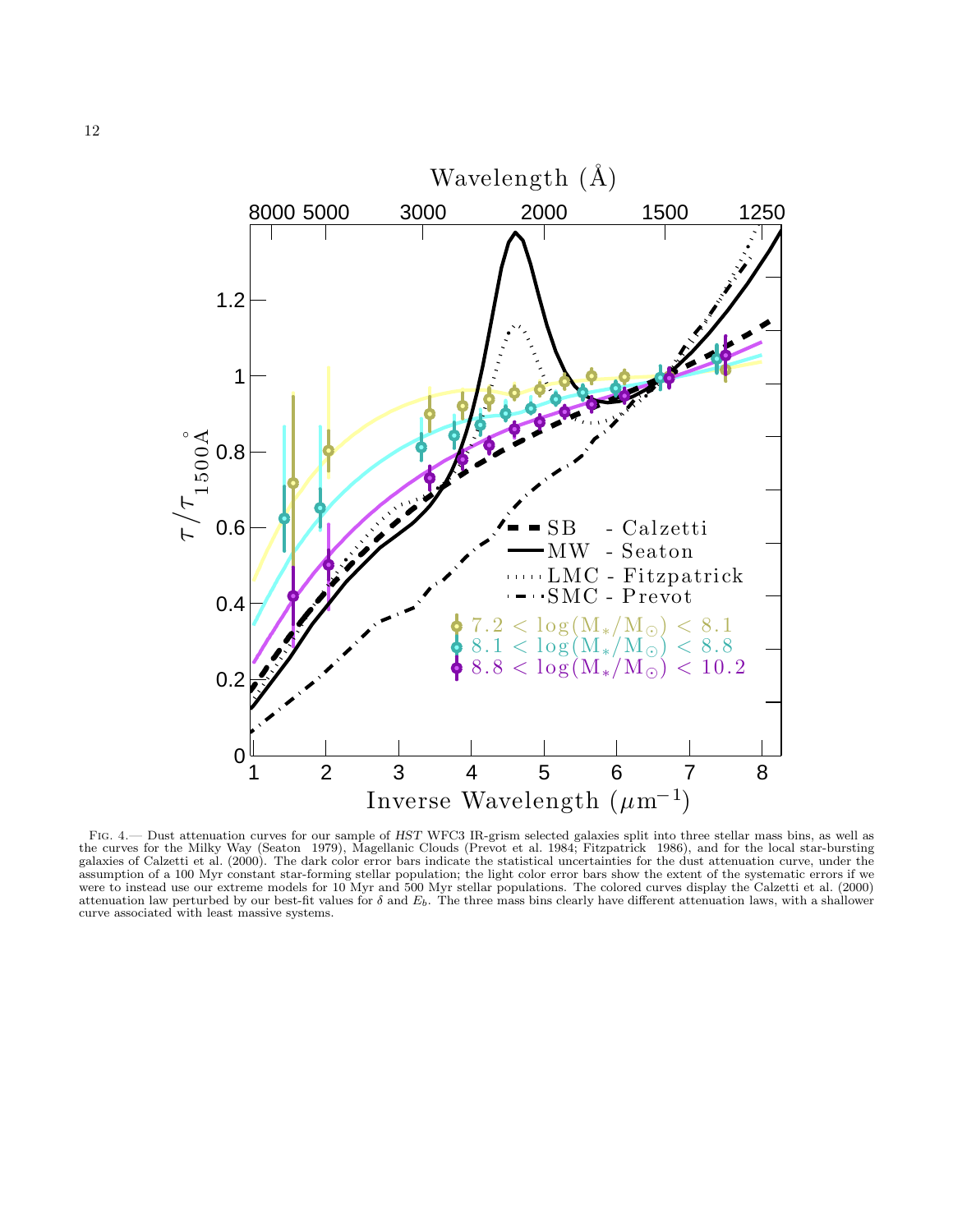

FIG. 5.— Measurements of the dust attenuation law parameters as a function of galaxy stellar mass for  $z \sim 2$  systems. The variable  $\delta$ reflects the UV slope of the reddening curve;  $E_b$  describes the amplitude of the 2175 Å bump. The colored ellipses represent 1, 2, and  $3\sigma$ uncertainties for the three mass bins. By definition, a Calzetti et al. (2000) law has  $E_b = \delta = 0$ . The trend in our measurements and those of Buat et al. (2012) agree qualitatively with that found by Kriek & Conroy (2013). In all cases, the Calzetti et al. (2000) curve is ruled out with greater than  $3\sigma$  confidence. Also shown are the results from Scoville et al. (2015) and Reddy et al. (2015), which include galaxies that are more massive, on average, than those studied in this work. By construction, Reddy et al. (2015) do not fit for a bump in their dust attenuation curve, so we use a vertical dotted line to illustrate the uncertainty.